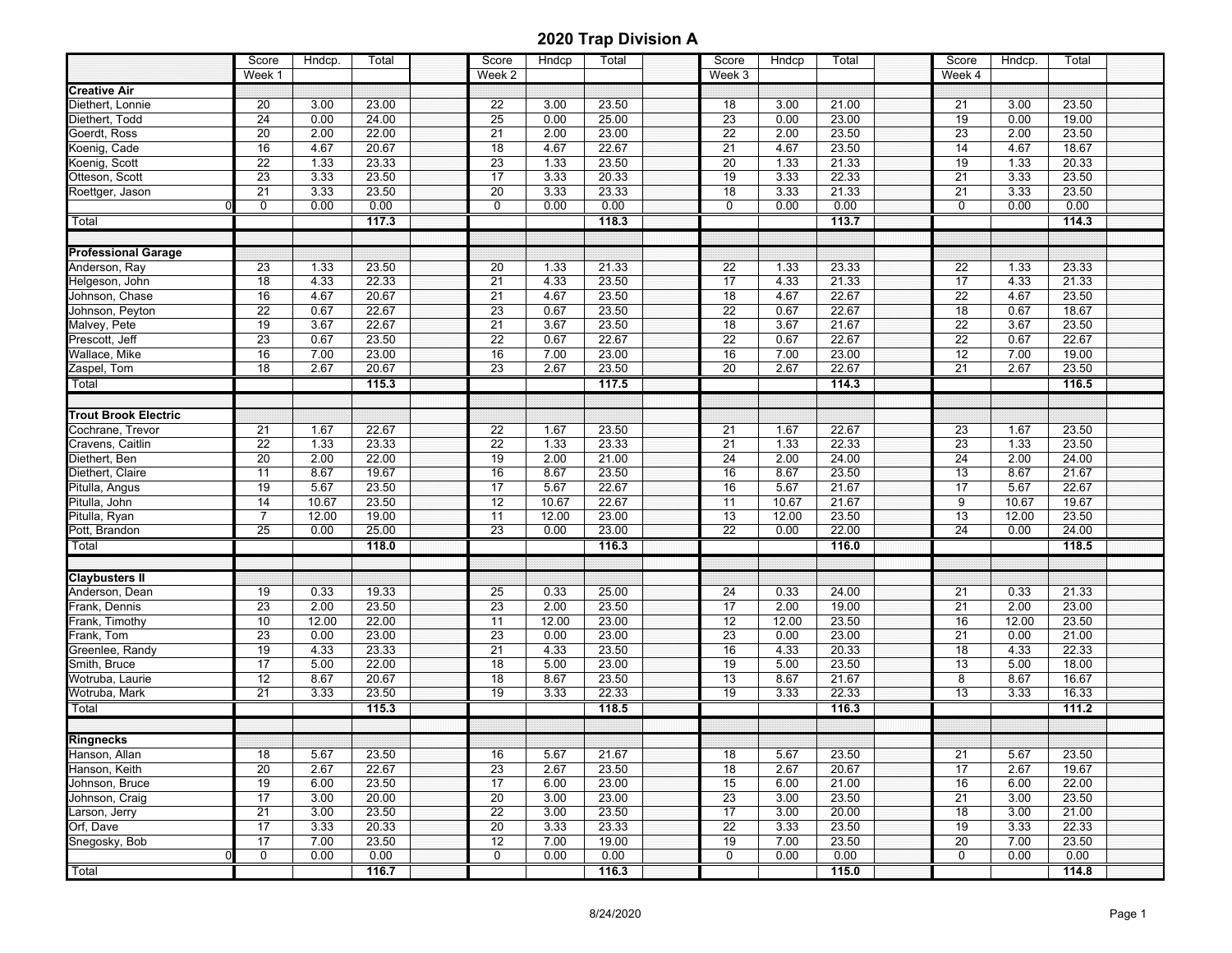|                             | Score                 | Hndcp. | Total | Score           | Hndcp. | Total | Score           | Hndcp. | Total | Score           | Hdncp. | Total |  |
|-----------------------------|-----------------------|--------|-------|-----------------|--------|-------|-----------------|--------|-------|-----------------|--------|-------|--|
|                             | Week 5                |        |       | Week 6          |        |       | Week 7          |        |       | Week 8          |        |       |  |
| <b>Creative Air</b>         |                       |        |       |                 |        |       |                 |        |       |                 |        |       |  |
| Diethert, Lonnie            | 19                    | 2.75   | 21.75 | 20              | 3.00   | 23.00 | 21              | 3.50   | 23.50 | 21              | 2.75   | 23.50 |  |
| Diethert, Todd              | 24                    | 0.25   | 24.00 | 25              | 0.25   | 25.00 | 24              | 0.25   | 24.00 | 24              | 0.00   | 24.00 |  |
| Goerdt, Ross                | 21                    | 1.50   | 22.50 | 18              | 1.25   | 19.25 | 20              | 2.00   | 22.00 | 23              | 2.50   | 23.50 |  |
| Koenig, Cade                | 20                    | 5.75   | 23.50 | $\pmb{0}$       | 0.00   | 0.00  | 20              | 4.75   | 23.50 | $\overline{18}$ | 4.25   | 22.25 |  |
| Koenig, Scott               | 15                    | 2.00   | 17.00 | $\mathbf 0$     | 0.00   | 0.00  | $\overline{17}$ | 3.75   | 20.75 | $\overline{22}$ | 5.25   | 23.50 |  |
| Otteson, Scott              | 21                    | 3.00   | 23.50 | 20              | 3.50   | 23.50 | 19              | 2.75   | 21.75 | 25              | 2.75   | 25.00 |  |
| Roettger, Jason             | 21                    | 3.00   | 23.50 | $\Omega$        | 0.00   | 0.00  | 22              | 3.00   | 23.50 | 18              | 2.50   | 20.50 |  |
| $\Omega$                    | 0                     | 0.00   | 0.00  | $\mathbf 0$     | 0.00   | 0.00  | 0               | 0.00   | 0.00  | $\mathbf 0$     | 0.00   | 0.00  |  |
| Total                       |                       |        | 117.0 |                 |        | 90.8  |                 |        | 116.5 |                 |        | 119.5 |  |
|                             |                       |        |       |                 |        |       |                 |        |       |                 |        |       |  |
| <b>Professional Garage</b>  |                       |        |       |                 |        |       |                 |        |       |                 |        |       |  |
| Anderson, Ray               | $\overline{25}$       | 1.25   | 25.00 | 24              | 0.75   | 24.00 | 20              | 0.00   | 20.00 | 21              | 0.25   | 21.25 |  |
| Helgeson, John              | 23                    | 4.75   | 23.50 | $\overline{19}$ | 3.50   | 22.50 | 20              | 4.00   | 23.50 | $\overline{11}$ | 3.25   | 14.25 |  |
| Johnson, Chase              | 23                    | 3.75   | 23.50 | 24              | 2.00   | 24.00 | 20              | 1.25   | 21.25 | 15              | 0.75   | 15.75 |  |
| Johnson, Peyton             | 20                    | 1.75   | 21.75 | 24              | 2.25   | 24.00 | 18              | 2.00   | 20.00 | 21              | 3.00   | 23.50 |  |
| Malvey, Pete                | 18                    | 3.00   | 21.00 | $\overline{22}$ | 3.25   | 23.50 | 20              | 3.00   | 23.00 | 19              | 2.50   | 21.50 |  |
|                             |                       | 0.75   |       | $\overline{23}$ |        |       | $\overline{22}$ | 0.25   |       | 25              | 0.25   |       |  |
| Prescott, Jeff              | 24                    |        | 24.00 |                 | 0.50   | 23.50 |                 |        | 22.25 |                 |        | 25.00 |  |
| Wallace, Mike               | 18                    | 8.00   | 23.50 | 23              | 7.50   | 23.50 | 16              | 5.75   | 21.75 | 20              | 5.75   | 23.50 |  |
| Zaspel, Tom                 | 22                    | 2.50   | 23.50 | $\overline{20}$ | 1.50   | 21.50 | 21              | 2.25   | 23.25 | 20              | 2.00   | 22.00 |  |
| Total                       |                       |        | 119.5 |                 |        | 119.0 |                 |        | 113.8 |                 |        | 115.5 |  |
|                             |                       |        |       |                 |        |       |                 |        |       |                 |        |       |  |
| <b>Trout Brook Electric</b> |                       |        |       |                 |        |       |                 |        |       |                 |        |       |  |
| Cochrane, Trevor            | 23                    | 1.25   | 23.50 | 20              | 0.75   | 20.75 | 25              | 1.25   | 25.00 | 23              | 0.25   | 23.25 |  |
| Cravens, Caitlin            | $\overline{23}$       | 1.00   | 23.50 | 21              | 0.75   | 21.75 | 25              | 1.00   | 25.00 | $\overline{22}$ | 0.00   | 22.00 |  |
| Diethert, Ben               | 20                    | 1.25   | 21.25 | $\mathbf 0$     | 0.00   | 0.00  | 19              | 1.25   | 20.25 | $\overline{19}$ | 1.25   | 20.25 |  |
| Diethert, Claire            | $\overline{21}$       | 9.00   | 23.50 | $\mathbf 0$     | 0.00   | 0.00  | 16              | 6.50   | 22.50 | $\overline{22}$ | 6.50   | 23.50 |  |
| Pitulla, Angus              | 18                    | 5.75   | 23.50 | 18              | 6.00   | 23.50 | 13              | 5.75   | 18.75 | 16              | 6.50   | 22.50 |  |
| Pitulla, John               | 8                     | 11.50  | 19.50 | 11              | 12.00  | 23.00 | 12              | 12.00  | 23.50 | 16              | 12.00  | 23.50 |  |
| Pitulla, Ryan               | 10                    | 12.00  | 22.00 | 12              | 11.25  | 23.25 | $\overline{12}$ | 11.00  | 23.00 | 10              | 11.25  | 21.25 |  |
| Pott, Brandon               | $\Omega$              | 0.00   | 0.00  | $\mathbf 0$     | 0.00   | 0.00  | $\overline{25}$ | 0.00   | 25.00 | 25              | 0.00   | 25.00 |  |
| Total                       |                       |        | 116.0 |                 |        | 112.3 |                 |        | 121.5 |                 |        | 117.8 |  |
|                             |                       |        |       |                 |        |       |                 |        |       |                 |        |       |  |
| <b>Claybusters II</b>       |                       |        |       |                 |        |       |                 |        |       |                 |        |       |  |
| Anderson, Dean              | 16                    | 0.75   | 16.75 | 19              | 1.50   | 20.50 | 0               | 0.00   | 0.00  | 19              | 3.00   | 22.00 |  |
| Frank, Dennis               | 23                    | 2.00   | 23.50 | $\mathbf 0$     | 0.00   | 0.00  | 0               | 0.00   | 0.00  | 23              | 2.00   | 23.50 |  |
| Frank, Timothy              | 9                     | 10.75  | 19.75 | 14              | 11.00  | 23.50 | 6               | 10.25  | 16.25 | 9               | 11.75  | 20.75 |  |
| Frank, Tom                  | $\overline{22}$       | 0.50   | 22.50 | $\overline{24}$ | 0.75   | 24.00 | 23              | 0.50   | 23.50 | $\overline{22}$ | 0.50   | 22.50 |  |
| Greenlee, Randy             | 21                    | 4.50   | 23.50 | $\overline{23}$ | 4.00   | 23.50 | $\overline{18}$ | 3.50   | 21.50 | $\overline{22}$ | 3.00   | 23.50 |  |
| Smith, Bruce                | 10                    | 6.25   | 16.25 | $\overline{22}$ | 8.00   | 23.50 | 20              | 7.00   | 23.50 | $\overline{19}$ | 6.75   | 23.50 |  |
| Wotruba, Laurie             | 17                    | 10.25  | 23.50 | 16              | 9.00   | 23.50 | 15              | 9.50   | 23.50 | 6               | 9.00   | 15.00 |  |
| Wotruba, Mark               | 18                    | 5.00   | 23.00 | 20              | 5.75   | 23.50 | 14              | 5.50   | 19.50 | 16              | 6.75   | 22.75 |  |
| Total                       |                       |        | 116.0 |                 |        | 118.0 |                 |        | 111.5 |                 |        | 115.8 |  |
|                             |                       |        |       |                 |        |       |                 |        |       |                 |        |       |  |
| <b>Ringnecks</b>            |                       |        |       |                 |        |       |                 |        |       |                 |        |       |  |
|                             |                       |        | 19.75 |                 |        |       |                 |        |       |                 | 4.75   | 23.50 |  |
| Hanson, Allan               | 15<br>$\overline{18}$ | 4.75   |       | 18              | 5.50   | 23.50 | 19              | 5.00   | 23.50 | 22              |        |       |  |
| Hanson, Keith               |                       | 3.50   | 21.50 | 20              | 4.00   | 23.50 | 15              | 4.75   | 19.75 | $\overline{20}$ | 5.50   | 23.50 |  |
| Johnson, Bruce              | 21                    | 6.25   | 23.50 | 17              | 5.75   | 22.75 | 19              | 5.75   | 23.50 | 15              | 4.75   | 19.75 |  |
| Johnson, Craig              | 20                    | 2.75   | 22.75 | 20              | 2.00   | 22.00 | 17              | 2.00   | 19.00 | 18              | 3.50   | 21.50 |  |
| Larson, Jerry               | 24                    | 3.50   | 24.00 | 20              | 2.75   | 22.75 | 21              | 3.25   | 23.50 | 20              | 2.25   | 22.25 |  |
| Orf, Dave                   | $\overline{17}$       | 3.50   | 20.50 | 20              | 3.50   | 23.50 | 18              | 3.50   | 21.50 | 15              | 4.50   | 19.50 |  |
| Snegosky, Bob               | $\overline{13}$       | 6.00   | 19.00 | $\overline{20}$ | 7.00   | 23.50 | $\overline{12}$ | 5.00   | 17.00 | $\overline{17}$ | 6.75   | 23.50 |  |
|                             | 0                     | 0.00   | 0.00  | 0               | 0.00   | 0.00  | 0               | 0.00   | 0.00  | 0               | 0.00   | 0.00  |  |
| Total                       |                       |        | 112.3 |                 |        | 116.8 |                 |        | 111.8 |                 |        | 114.3 |  |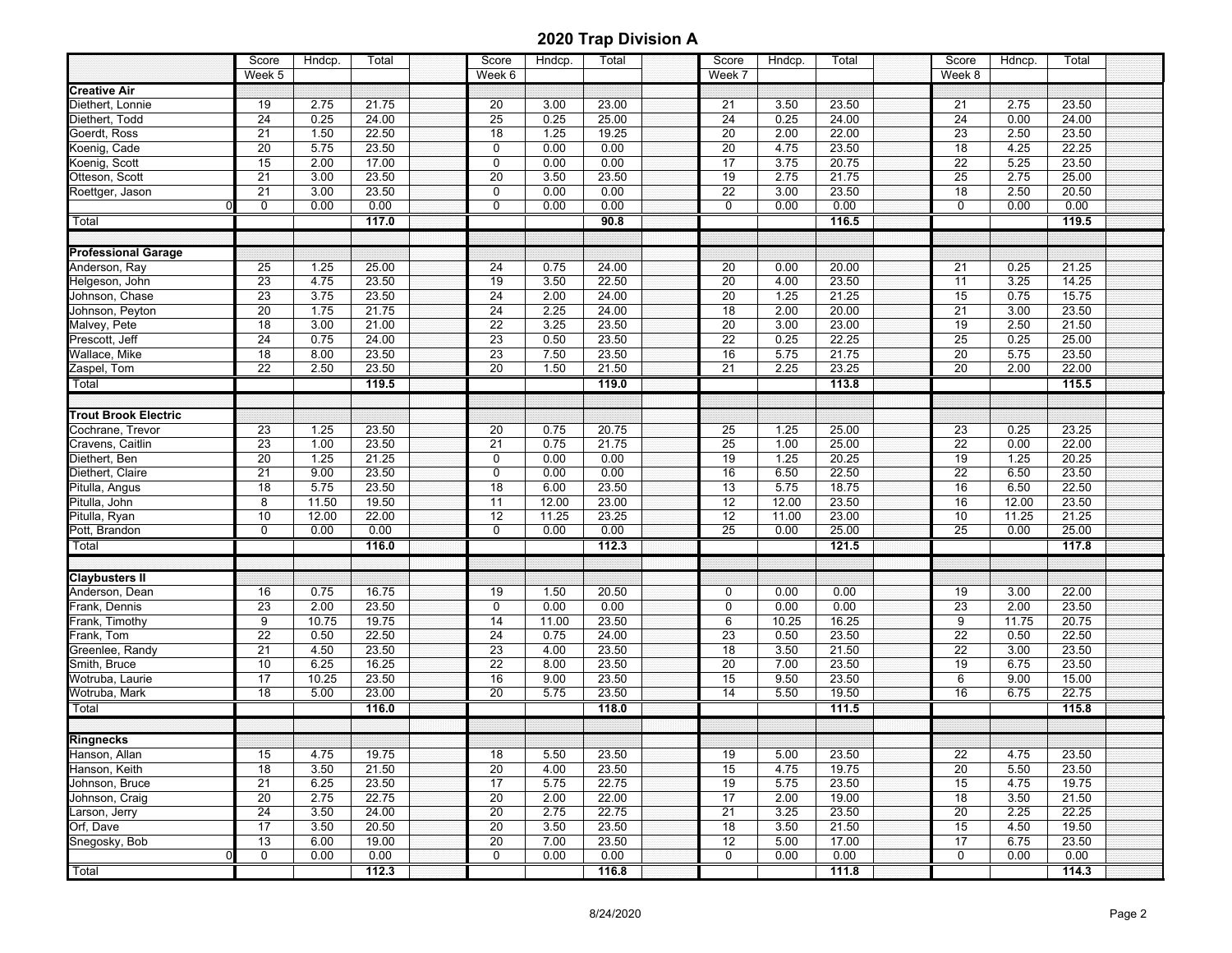|                                 | Score                 | Hndcp.        | Total          | Score           | Hndcp.        | Total          | Score                 | Hndcp.        | Total          | Score                | Hndcp.        | Total          |  |
|---------------------------------|-----------------------|---------------|----------------|-----------------|---------------|----------------|-----------------------|---------------|----------------|----------------------|---------------|----------------|--|
|                                 | Week 9                |               |                | Week 10         |               |                | Week 11               |               |                | Week 12              |               |                |  |
| <b>Creative Air</b>             |                       |               |                |                 |               |                |                       |               |                |                      |               |                |  |
| Diethert, Lonnie                | 23                    | 2.75          | 23.50          | 13              | 1.75          | 14.75          | 24                    | 3.50          | 24.00          | 20                   | 2.75          | 22.75          |  |
| Diethert, Todd                  | 25                    | 0.00          | 25.00          | 21              | 0.00          | 21.00          | 23                    | 0.00          | 23.00          | 22                   | 0.00          | 22.00          |  |
| Goerdt, Ross                    | 21                    | 2.50          | 23.50          | 25              | 2.50          | 25.00          | 24                    | 0.75          | 24.00          | $\mathbf 0$          | 0.00          | 0.00           |  |
| Koenig, Cade                    | 22                    | 5.00          | 23.50          | 20              | 3.00          | 23.00          | 20                    | 3.00          | 23.00          | $\overline{22}$      | 3.00          | 23.50          |  |
| Koenig, Scott                   | $\overline{22}$       | 4.75          | 23.50          | 21              | 4.00          | 23.50          | 20                    | 2.50          | 22.50          | 25                   | 1.75          | 25.00          |  |
| Otteson, Scott                  | 24                    | 1.75          | 24.00          | 24              | 1.00          | 24.00          | 21                    | 0.00          | 21.00          | 24                   | 0.00          | 24.00          |  |
| Roettger, Jason                 | 22                    | 2.50          | 23.50          | 22              | 2.25          | 23.50          | 22                    | 2.00          | 23.50          | 21                   | 2.00          | 23.00          |  |
| 0                               | 0                     | 0.00          | 0.00           | $\mathbf 0$     | 0.00          | 0.00           | 0                     | 0.00          | 0.00           | $\mathbf 0$          | 0.00          | 0.00           |  |
| Total                           |                       |               | 119.5          |                 |               | 119.0          |                       |               | 117.5          |                      |               | 118.3          |  |
|                                 |                       |               |                |                 |               |                |                       |               |                |                      |               |                |  |
| <b>Professional Garage</b>      |                       |               |                |                 |               |                |                       |               |                |                      |               |                |  |
| Anderson, Ray                   | 21                    | 0.50          | 21.50          | 18              | 1.50          | 19.50          | 21                    | 3.00          | 23.50          | 24                   | 2.75          | 24.00          |  |
| Helgeson, John                  | 18                    | 4.75          | 22.75          | $\overline{18}$ | 6.00          | 23.50          | 18                    | 6.25          | 23.50          | 14                   | 6.75          | 20.75          |  |
| Johnson, Chase                  | 0                     | 0.00          | 0.00           | 24              | 2.50          | 24.00          | 20                    | 2.25          | 22.25          | $\mathbf 0$          | 0.00          | 0.00           |  |
| Johnson, Peyton                 | 0                     | 0.00          | 0.00           | 21              | 2.25          | 23.25          | 24                    | 2.00          | 24.00          | $\mathbf 0$          | 0.00          | 0.00           |  |
| Malvey, Pete                    | 21                    | 3.25          | 23.50          | 18              | 2.50          | 20.50          | $\overline{22}$       | 3.50          | 23.50          | 21                   | 3.00          | 23.50          |  |
| Prescott, Jeff                  | 23                    | 0.00          | 23.00          | $\overline{25}$ | 0.00          | 25.00          | 23                    | 0.00          | 23.00          | $\overline{22}$      | 0.00          | 22.00          |  |
| Wallace, Mike                   | $\overline{20}$       | 3.75          | 23.50          | $\overline{24}$ | 3.25          | 24.00          | 20                    | 3.00          | 23.00          | $\overline{22}$      | 2.00          | 23.50          |  |
| Zaspel, Tom                     | 20                    | 2.25          | 22.25          | $\overline{25}$ | 2.75          | 25.00          | 20                    | 1.50          | 21.50          | $\overline{21}$      | 1.75          | 22.75          |  |
| Total                           |                       |               | 115.0          |                 |               | 121.5          |                       |               | 117.5          |                      |               | 115.8          |  |
|                                 |                       |               |                |                 |               |                |                       |               |                |                      |               |                |  |
| <b>Trout Brook Electric</b>     |                       |               |                |                 |               |                |                       |               |                |                      |               |                |  |
| Cochrane, Trevor                | 19                    | 0.25          | 19.25          | 23              | 1.25          | 23.50          | 18                    | 0.50          | 18.50          | 24                   | 2.25          | 24.00          |  |
| Cravens, Caitlin                | $\overline{24}$       | 0.25          | 24.00          | 21              | 0.00          | 21.00          | 23                    | 0.00          | 23.00          | 23                   | 0.50          | 23.50          |  |
| Diethert, Ben                   | 22                    | 2.50          | 23.50          | $\overline{18}$ | 3.00          | 21.00          | $\overline{21}$       | 3.50          | 23.50          | $\overline{18}$      | 3.00          | 21.00          |  |
| Diethert, Claire                | 16                    | 5.00          | 21.00          | 15              | 4.25          | 19.25          | 0                     | 0.00          | 0.00           | $\mathbf 0$          | 0.00          | 0.00           |  |
| Pitulla, Angus                  | 22                    | 6.75          | 23.50          | 18              | 5.75          | 23.50          | 18                    | 5.75          | 23.50          | 16                   | 4.50          | 20.50          |  |
| Pitulla, John                   | 15                    | 11.25         | 23.50          | 16              | 9.50          | 23.50          | 18                    | 8.25          | 23.50          | 15                   | 6.75          | 21.75          |  |
| Pitulla, Ryan                   | 11                    | 12.00         | 23.00          | 11              | 11.75         | 22.75          | $\overline{12}$       | 12.00         | 23.50          | $\overline{7}$       | 12.00         | 19.00          |  |
| Pott, Brandon                   | 24                    | 0.00          | 24.00          | 23              | 0.00          | 23.00          | $\overline{25}$       | 0.00          | 25.00          | 25                   | 0.00          | 25.00          |  |
| Total                           |                       |               | 118.5          |                 |               | 116.3          |                       |               | 119.0          |                      |               | 115.3          |  |
|                                 |                       |               |                |                 |               |                |                       |               |                |                      |               |                |  |
|                                 |                       |               |                |                 |               |                |                       |               |                |                      |               |                |  |
| <b>Claybusters II</b>           |                       |               | 23.25          |                 |               |                |                       |               |                | $\overline{22}$      |               |                |  |
| Anderson, Dean                  | 19<br>$\overline{22}$ | 4.25<br>2.00  | 23.50          | 20<br>24        | 4.75<br>0.75  | 23.50<br>24.00 | 22                    | 3.75          | 23.50          | 22                   | 3.00          | 23.50<br>22.00 |  |
| Frank, Dennis                   |                       |               |                |                 |               |                | 23                    | 0.00<br>12.00 | 23.00          |                      | 0.00          |                |  |
| Frank, Timothy<br>Frank, Tom    | 11<br>$\overline{24}$ | 12.00<br>0.25 | 23.00<br>24.00 | 9<br>21         | 12.00<br>0.00 | 21.00<br>21.00 | 12<br>$\overline{20}$ | 0.50          | 23.50<br>20.50 | 9<br>$\overline{19}$ | 12.00<br>1.25 | 21.00<br>20.25 |  |
|                                 | $\overline{22}$       |               |                | $\overline{19}$ |               |                | $\overline{17}$       | 2.75          |                | 20                   |               |                |  |
| Greenlee, Randy<br>Smith, Bruce | $\overline{22}$       | 2.00<br>5.25  | 23.50<br>23.50 | $\overline{23}$ | 1.75<br>2.25  | 20.75<br>23.50 | 19                    | 2.00          | 19.75<br>21.00 | 22                   | 3.00<br>2.25  | 23.00<br>23.50 |  |
| Wotruba, Laurie                 |                       |               |                |                 |               |                |                       |               |                |                      |               |                |  |
|                                 | 15<br>17              | 9.50<br>6.00  | 23.50          | 19<br>21        | 10.00         | 23.50          | 9<br>20               | 9.25<br>6.00  | 18.25<br>23.50 | 14<br>22             | 10.75<br>4.50 | 23.50          |  |
| Wotruba, Mark                   |                       |               | 23.00          |                 | 6.25          | 23.50          |                       |               |                |                      |               | 23.50          |  |
| Total                           |                       |               | 118.0          |                 |               | 118.0          |                       |               | 114.5          |                      |               | 117.0          |  |
|                                 |                       |               |                |                 |               |                |                       |               |                |                      |               |                |  |
| <b>Ringnecks</b>                |                       |               |                |                 |               |                |                       |               |                |                      |               |                |  |
| Hanson, Allan                   | 24                    | 4.50          | 24.00          | 21              | 2.25          | 23.25          | 21                    | 1.50          | 22.50          | 22                   | 1.00          | 23.00          |  |
| Hanson, Keith                   | 19                    | 4.75          | 23.50          | $\overline{22}$ | 4.50          | 23.50          | 18                    | 4.00          | 22.00          | $\overline{19}$      | 3.25          | 22.25          |  |
| Johnson, Bruce                  | 19                    | 5.00          | 23.50          | 19              | 5.50          | 23.50          | 24                    | 5.00          | 24.00          | $\overline{24}$      | 3.75          | 24.00          |  |
| Johnson, Craig                  | 16                    | 4.25          | 20.25          | 10              | 5.25          | 15.25          | 18                    | 7.75          | 23.50          | 20                   | 7.50          | 23.50          |  |
| Larson, Jerry                   | 18                    | 1.75          | 19.75          | 17              | 3.25          | 20.25          | 17                    | 4.00          | 21.00          | 21                   | 5.00          | 23.50          |  |
| Orf, Dave                       | 20                    | 5.50          | 23.50          | 17              | 4.75          | 21.75          | 19                    | 5.50          | 23.50          | 15                   | 5.25          | 20.25          |  |
| Snegosky, Bob                   | $\overline{13}$       | 7.50          | 20.50          | $\overline{21}$ | 7.50          | 23.50          | 20                    | 7.25          | 23.50          | 21                   | 5.25          | 23.50          |  |
|                                 | 0                     | 0.00          | 0.00           | 0               | 0.00          | 0.00           | 0                     | 0.00          | 0.00           | 0                    | 0.00          | 0.00           |  |
| Total                           |                       |               | 115.0          |                 |               | 115.5          |                       |               | 117.0          |                      |               | 117.5          |  |